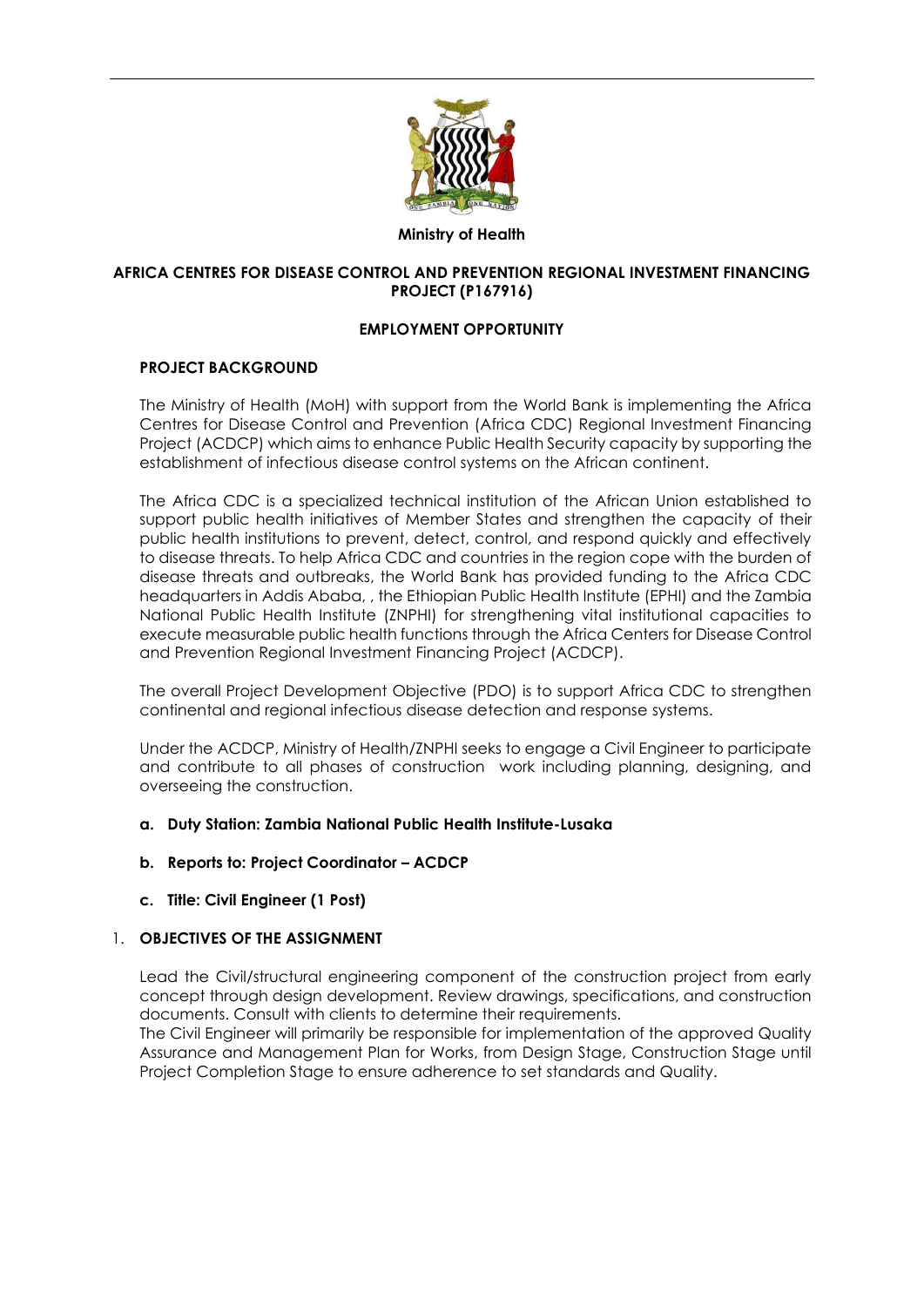## **Main Duties/Accountabilities**

| Item<br>No.    | <b>Key Result Area</b>                   | <b>Principal Responsibilities</b>                                                                                                                                                                                                                                                                                                                                                                                                                                                                                                                                                                                                                                                                                                                                                                                                                                                                                           |
|----------------|------------------------------------------|-----------------------------------------------------------------------------------------------------------------------------------------------------------------------------------------------------------------------------------------------------------------------------------------------------------------------------------------------------------------------------------------------------------------------------------------------------------------------------------------------------------------------------------------------------------------------------------------------------------------------------------------------------------------------------------------------------------------------------------------------------------------------------------------------------------------------------------------------------------------------------------------------------------------------------|
| $\mathbf{1}$   | Planning and design                      | Participate in and provide technical/engineering<br>$\bullet$<br>input in the design of the construction works.<br>Participate in pre-bid meetings and bidding<br>processes through the assigned committee for<br>the selection of vendors and provide technical<br>input to the preparation of tenders, during bid<br>evaluation process and in the preparation of the<br>construction contracts preapproval by<br>management.<br>Participate in procurement of construction<br>$\bullet$<br>related works, from tender preparation to<br>evaluation and ensure adequate technical<br>consideration are in place before award of<br>construction contract.<br>prepare the necessary applications for<br>development consent and permits with relevant<br>Ministries and Authorities.<br>Review and recommend construction designs<br>for approval and ensure these are in line with<br>Government and World Bank standards |
| $\overline{2}$ | Construction and<br>Implementation       | Coordination with Constractor's site Engineer to<br>$\bullet$<br>obtain required technical inputs as necessary for<br>the carrying out field level tasks effectively and<br>efficiently and in accordance with specified<br>standards and specifications.<br>Collaborate with contractors on site identification<br>$\bullet$<br>and site lay out of construction project.<br>Check line level, layout of construction to ensure<br>$\bullet$<br>conformity with the approved construction<br>drawing.                                                                                                                                                                                                                                                                                                                                                                                                                      |
|                |                                          | Interpret plans and specifications and project<br>milestones to ensure compliance with<br>requirements, project timeframe and to resolve<br>questions as intent of the same.<br>Ensure all site surveys, soil and water samples,<br>concrete test, etc. are done in a timely manner<br>and are recorded in the project document.<br>Ensure compliance with WB/GRZ safety policies<br>and procedures in construction and implement<br>site safety and hazard assessments at the site.<br>Ensure constructions are implemented in<br>compliance with WB rules and regulations.                                                                                                                                                                                                                                                                                                                                                |
| 3              | Monitoring, Supervision<br>and Reporting | Undertake site visits as required and as specified<br>$\bullet$<br>in the implementation plan to provide oversight<br>of the construction works and overview of<br>progress, with particular attention to ensuring<br>Construction Contractors' adherence to the                                                                                                                                                                                                                                                                                                                                                                                                                                                                                                                                                                                                                                                            |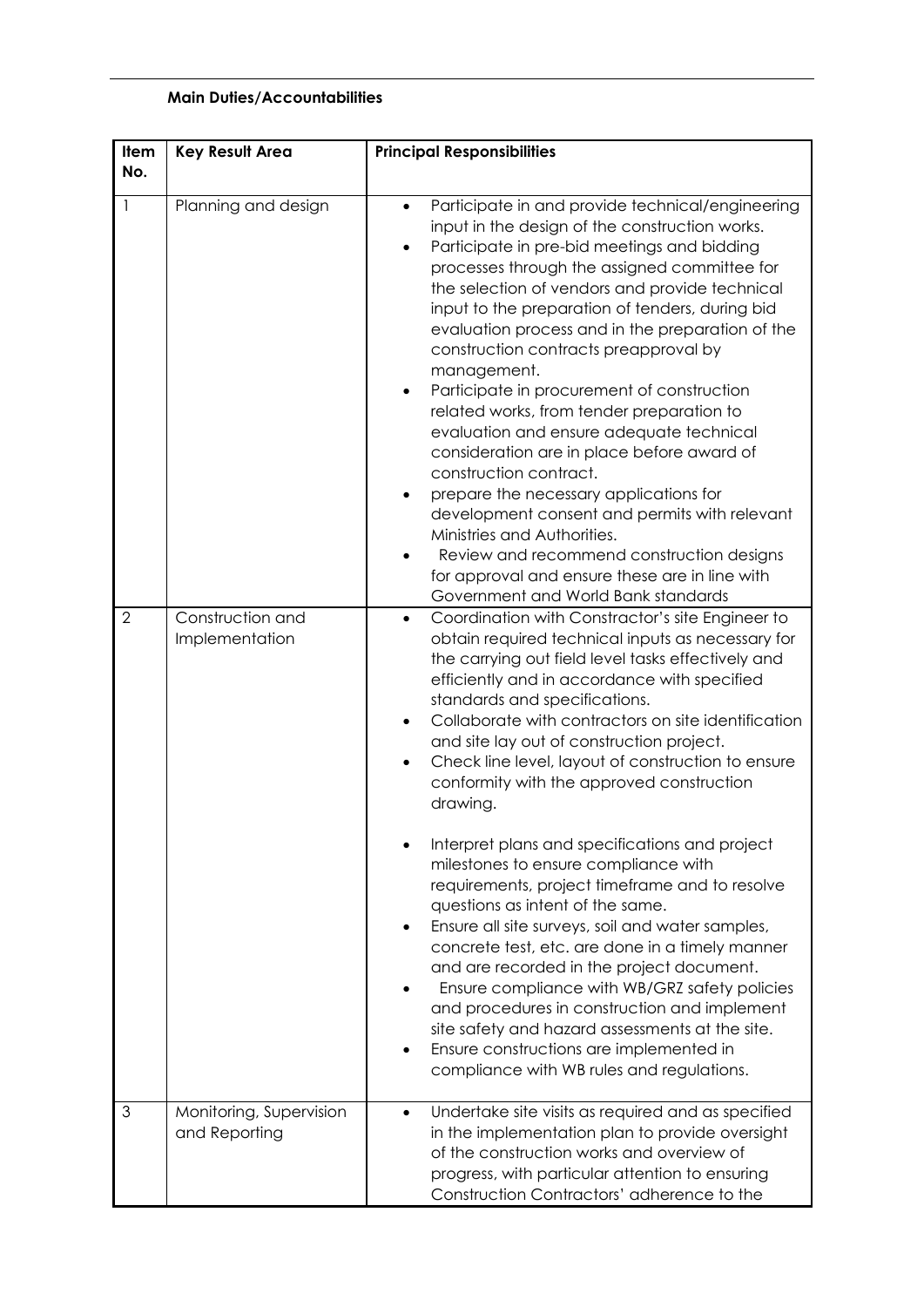| Item<br>No.    | <b>Key Result Area</b> | <b>Principal Responsibilities</b>                                                                                                                                                                                                                                                                                                                                                                                                                                                                                                                                                                                                                                                                                                                                                                                                                                                                                                                                                                                                                                                                                                                                                                                                                                                                                                                                                                                                                                                                                                                            |
|----------------|------------------------|--------------------------------------------------------------------------------------------------------------------------------------------------------------------------------------------------------------------------------------------------------------------------------------------------------------------------------------------------------------------------------------------------------------------------------------------------------------------------------------------------------------------------------------------------------------------------------------------------------------------------------------------------------------------------------------------------------------------------------------------------------------------------------------------------------------------------------------------------------------------------------------------------------------------------------------------------------------------------------------------------------------------------------------------------------------------------------------------------------------------------------------------------------------------------------------------------------------------------------------------------------------------------------------------------------------------------------------------------------------------------------------------------------------------------------------------------------------------------------------------------------------------------------------------------------------|
|                |                        | design and construction drawings and<br>specifications.<br>Random sampling and testing of Construction<br>$\bullet$<br>Contractor's materials to ensure compliance with<br>the Specifications.<br>Monitor and track construction to ensure timely,<br>$\bullet$<br>cost effective and quality delivery of the works.<br>Conduct formal Site Meetings with the<br>$\bullet$<br>Construction Contractor and keep minutes of<br>matters of concern.<br>Attend community meetings organized by the<br>Environmental Safeguards and Social Safeguard<br>Specialist and prepare appropriate technical<br>briefs as required.<br>Review the consultant's progress reports on sub-<br>٠<br>project implementation.<br>Verify completion and standards by signing<br>$\bullet$<br>completion certificates.<br>Provide regular and periodic updates and<br>reports on the construction work.<br>Review and make recommendations on any<br>claims submitted by the Construction Contractor<br>for additional payments and extensions of time.<br>Attend third party inspections as necessary and<br>provide certification on the quality of the<br>material, equipment and plant/site based on<br>such inspections.<br>Monitor quality and quantity of construction<br>$\bullet$<br>materials and equipment and verify against<br>contract terms, inventory reports, accepted<br>construction standards and compliance with<br>design documents and specifications.<br>Advise ZNPHI/MOH on quality control and quality<br>assurance matters, in cases of non-compliance |
| $\overline{4}$ | Contract Management    | with set standards.<br>Manage construction contract and ensure these<br>$\bullet$<br>are delivered within budget, time, and quality.<br>Manage relations with contractors on behalf of<br>ZNPHI from inception to closure ensuring that all<br>parties adhere to the provisions of the contract.<br>Lead performance review of the contractor as<br>$\bullet$<br>part of procurement committee                                                                                                                                                                                                                                                                                                                                                                                                                                                                                                                                                                                                                                                                                                                                                                                                                                                                                                                                                                                                                                                                                                                                                               |
|                |                        | Document any breaches by contractors and<br>escalate to management accordingly.<br>Supervise and monitor construction work.<br>Prepare measurements for the work completed<br>and in progress and verify bills for payment.<br>Assist the Project Coordinator in any other work-<br>related contract administration including<br>addressing public complaints.                                                                                                                                                                                                                                                                                                                                                                                                                                                                                                                                                                                                                                                                                                                                                                                                                                                                                                                                                                                                                                                                                                                                                                                               |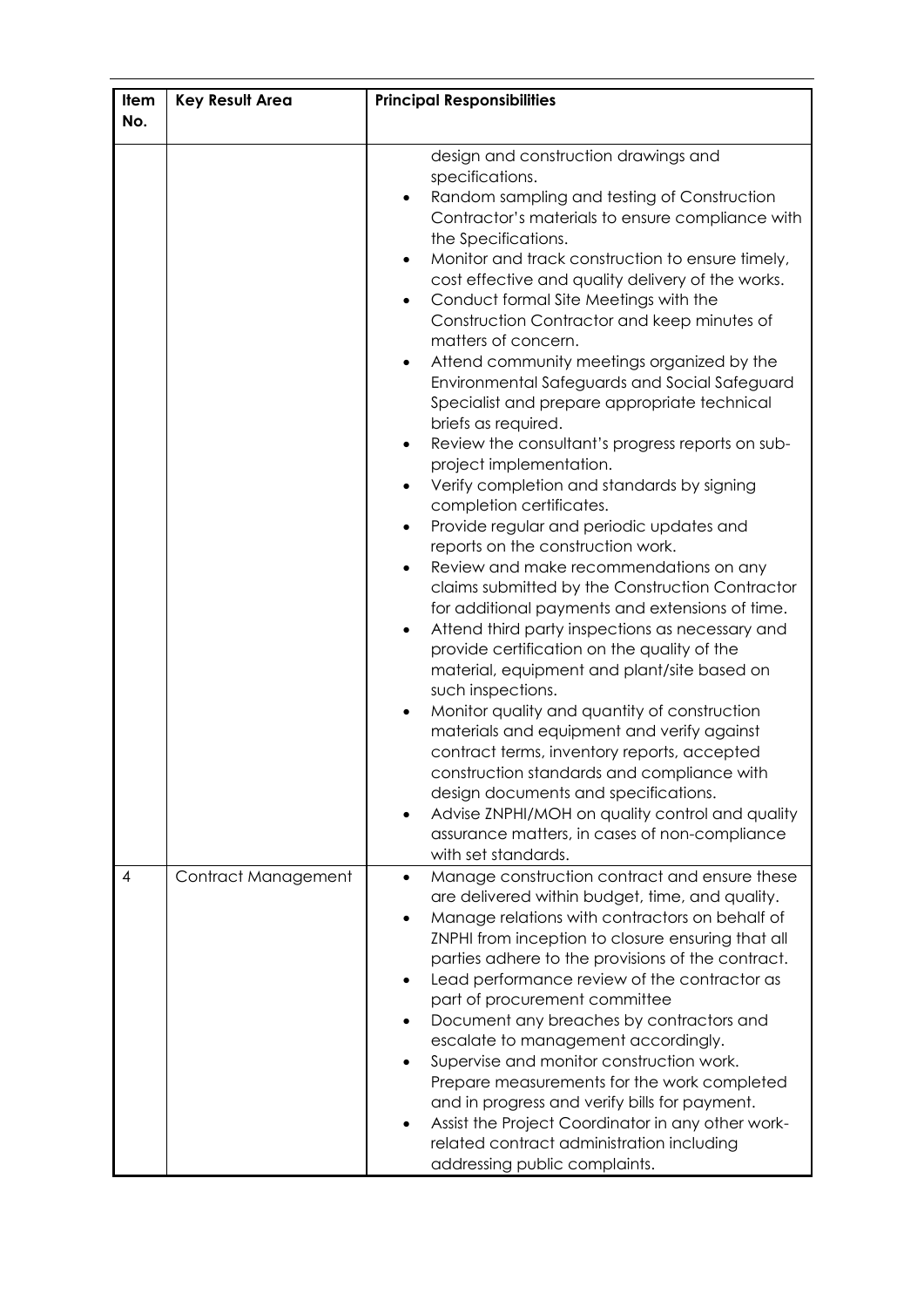| <b>Item</b><br>No. | <b>Key Result Area</b>                                                                                         | <b>Principal Responsibilities</b>                                                                                                                                                                                                                                                                                                                                                                                                                                                                                                                                                                                                                   |
|--------------------|----------------------------------------------------------------------------------------------------------------|-----------------------------------------------------------------------------------------------------------------------------------------------------------------------------------------------------------------------------------------------------------------------------------------------------------------------------------------------------------------------------------------------------------------------------------------------------------------------------------------------------------------------------------------------------------------------------------------------------------------------------------------------------|
| 5                  | Managing and<br>coordination of other<br>technical disciplines<br>that are part of the<br>construction project | Procure, supervise, and report on all aspects of<br>٠<br>the work of technical consultants engaged for<br>the design and implementation of infrastructure.<br>Assist Project Coordinator and all project team<br>$\bullet$<br>members in all work related to testing,<br>verification, commissioning, and handover of the<br>office complex and laboratories.<br>Perform any other duties required for the<br>effective functioning of the Coordination with the<br>technical consultants,<br>Development of a Quality Assurance and<br>$\bullet$<br>Management Plan with inputs from the Quality<br>Assurance team and other relevant stakeholder. |
| 6                  | Any other duties                                                                                               | Perform any other tasks as delegated and<br>$\bullet$<br>required by the Project Coordinator.                                                                                                                                                                                                                                                                                                                                                                                                                                                                                                                                                       |

# **CONTRACT DURATION**

This is a full-time position. The service is initially for a period of 2 years, subject to extension based on satisfactory performance, for the duration of the Project.

## **QUALIFICATIONS AND SKILLS**

- Bachelor's degree in Civil/Structural/Building Engineering and a minimum of ten years relevant experience of which at least 3 years should have been in construction supervision.
- A Master's degree in Civil/Structural/Building Engineering will be an added advantage.
- Registered with the Engineering Institute of Zambia (EIZ)
- Experience in the preparation, appraisal, and supervision of projects in construction engineering or structural engineering required.
- Experience managing construction projects from the design phase to the close out/retention period.
- Experience working on a donor funded project will be an asset.
- Experience developing and overseeing construction implementation plans
- Excellent communication skills (both written and oral) in English
- Proficiency in use of general computing applications such as MS Excel, Word, Power point

## **DEMONSTRABLE SKILLS AND COMPETENCIES:**

- A team player with strong interpersonal communication skills, relationship building and networking skills;
- Have a demonstrated high level of organizational, construction inspection, and record keeping skills with an ability to undertake frequent visits to the Construction Site;
- He/she shall be familiar with civil works contract procedures regarding adherence to quality and must have experience in contract management of Complex projects;
- Strong analytical skills with an ability to evaluate and propose strategic options;
- Ability to multi-task (prioritize, organize, schedule work);
- Ability to think critically and strategically in difficult conditions to diplomatically challenge the status quo and encourage shared ownership of outcomes;
- Commitment to ensuring that knowledge transfer and capacity building is central in the work;
- Ability to work under pressure and meet tight deadlines.